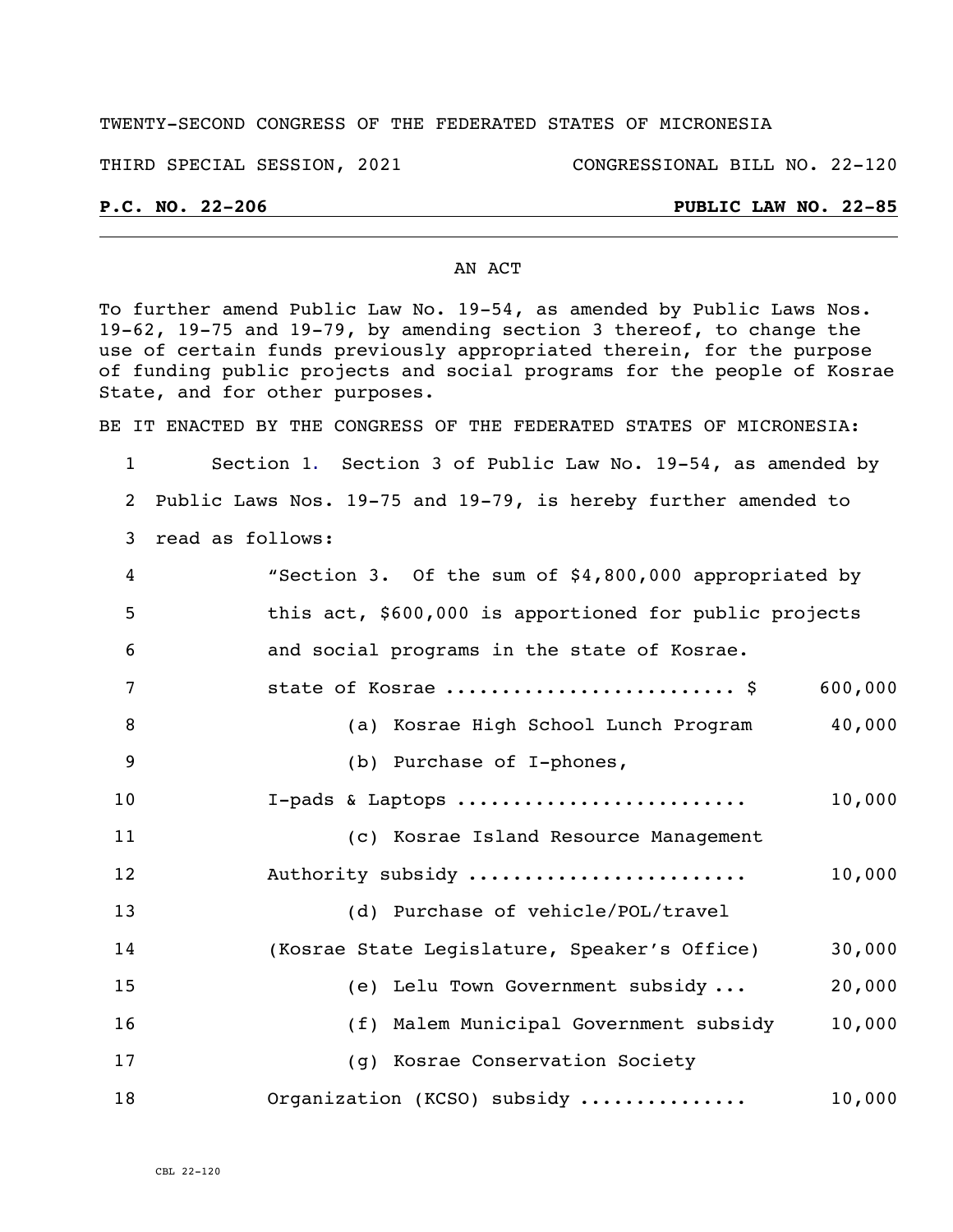# **P.C. NO. 22-206 PUBLIC LAW NO. 22-85**

| $\mathbf{1}$   |     | (h) Fund raising for baseball team. \$ | 15,000 |
|----------------|-----|----------------------------------------|--------|
| $\overline{2}$ |     | (i) Kosrae Chamber of Commerce subsidy | 5,000  |
| 3              |     | (j) Malem Multi-purpose                |        |
| 4              |     | building renovation                    | 20,000 |
| 5              |     | (k) Tafunsak Cook House renovation.    | 10,000 |
| 6              |     | $(1)$ G-14 fund raising                | 10,000 |
| 7              |     | (m) Kosrae Office of the Attorney      |        |
| 8              |     | General subsidy                        | 10,000 |
| 9              |     | (n) Kosrae Special Parent Network      | 5,000  |
| 10             |     | (o) Utwa Farmers Association subsidy   | 10,000 |
| 11             |     | (p) Kosrae Department of Health        |        |
| 12             |     | staff development                      | 15,000 |
| 13             |     | (q) Kosrae State Legislature           |        |
| 14             |     | staff development                      | 15,000 |
| 15             |     | (r) Kosrae Xavier High School students |        |
| 16             |     | tuition and related costs              | 10,000 |
| 17             |     | (s) Law School scholarship             | 20,000 |
| 18             |     | (t) Malem municipality drainage        | 5,000  |
| 19             |     | (u) Yekula project                     | 20,000 |
| 20             |     | (v) Kosrae Island Veterans Association | 10,000 |
| 21             |     | (w) Tafunsak Municipal heavy           |        |
| 22             |     | equipment purchase                     | 15,000 |
| 23             | (x) | SDA School computers                   | 15,000 |
| 24             | (y) | Tofol Day Care Center                  | 10,000 |
| 25             |     | (z) Kosrae Women Association           | 25,000 |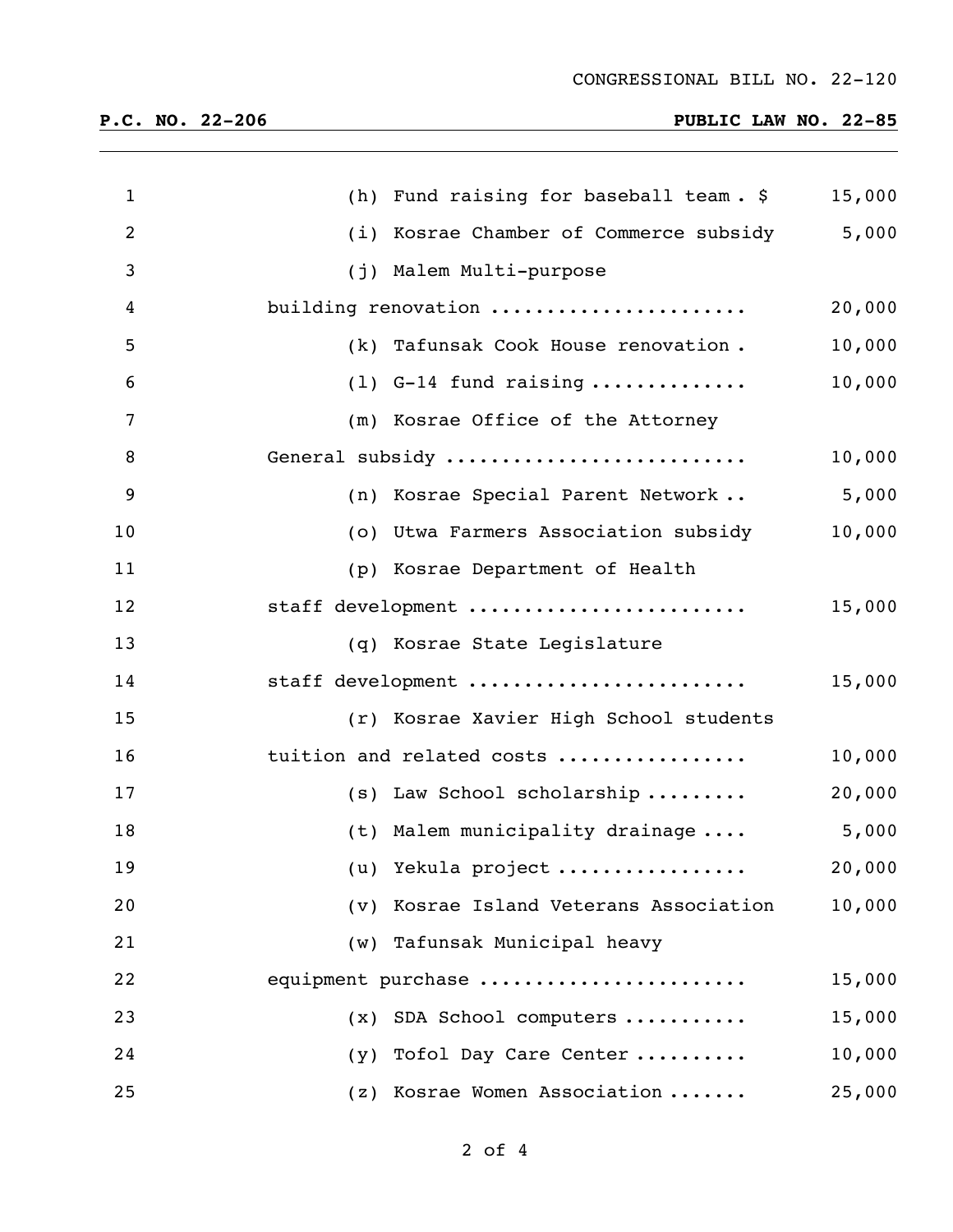| $\mathbf{1}$   |      | (aa) Yelum Drainage Improvement  \$            | 6,000  |
|----------------|------|------------------------------------------------|--------|
| $\overline{2}$ | (ab) | Inpea farmroad improvement/completion          | 7,000  |
| 3              |      | (ac) Kosrae State Legislature subsidy          | 12,000 |
| 4              |      | (ad) Yewak farmroad improvement                | 20,000 |
| 5              |      | (ae) Sripunyot water system improvement        | 2,000  |
| 6              |      | (af) Tafunsak Multipurpose building.           | 10,000 |
| 7              | (aq) | Community Outreach and Advocacy Program 19,000 |        |
| 8              |      | (ah) Tafunsak drainage project                 | 40,000 |
| 9              |      | (ai) Mutunte water system improvement          | 12,000 |
| 10             |      | (aj) Kosrae taro flour company subsidy         | 12,000 |
| 11             |      | (ak) Kosrae banana and breadfruit              |        |
| 12             |      | chips production                               | 12,000 |
| 13             |      | (al) Malem piggery project                     | 5,000  |
| 14             |      | (am) Utwa fishermen association                | 8,000  |
| 15             | (an) | James R. Palsis Marine Park subsidy            | 20,000 |
| 16             |      | (ao) Pelyuul water system improvement          | 12,000 |
| 17             |      | (ap) Yeseng water system improvement           | 13,000 |
| 18             |      | (aq) Utwa Charter Convention                   | 5,000  |
| 19             |      | (ar) Scholarship for Kosraean students at      |        |
| 20             |      | Chaminade University                           | 5,000  |
| 21             |      | (as) Scholarship for Kosraean students at      |        |
| 22             |      | Fiji School of Medicine                        | 5,000" |
| 23             |      |                                                |        |
| 24             |      |                                                |        |
| 25             |      |                                                |        |